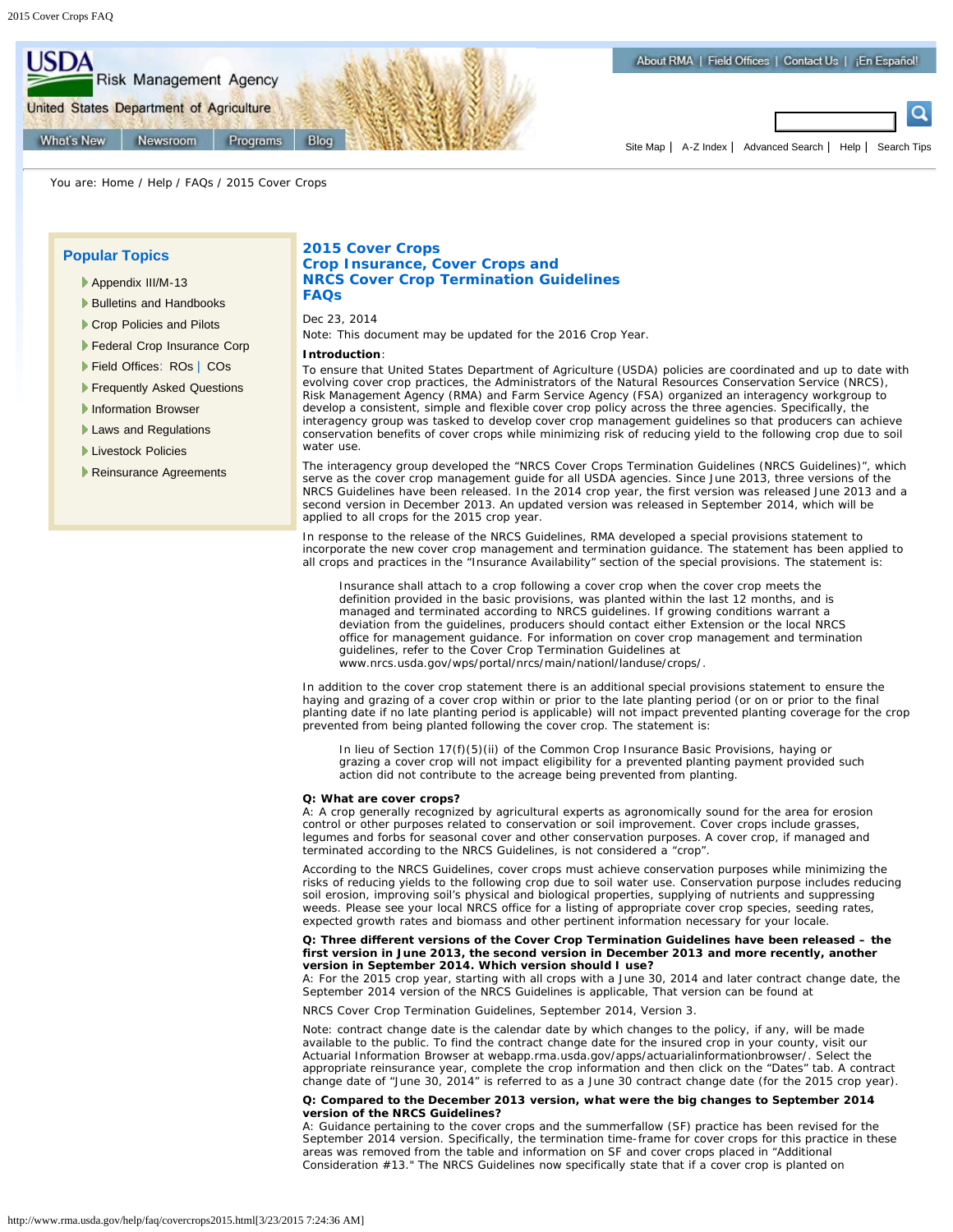summerfallow acreage in a fallow year, the following planted crop will not meet the summerfallow practice definition until the acreage lies fallow for a full crop year./p>

RMA developed its non-irrigated summerfallow practice for producers that use a crop-fallow rotation in the semi-arid western United States, where effective soil water conservation and management is critical to the success of the cash crop. Historically, the planting of a crop, including cover crops, during the fallow year would render the subsequently planted crop ineligible for the SF practice until the acreage lies fallow for a full crop year. RMA, along with NRCS, recently re-examined this policy by reviewing available peer-reviewed scientific research and concluded that in semi-arid regions, planting a cover crop during the fallow year significantly increases the risk of reducing yield to the following crop due to soil water use.

However, it should be noted that crop insurance is still available for those producers that use a crop-fallow rotation in the semi-arid west and who choose to plant a cover crop during the fallow year. For crops insured in the 2015 crop year, the crop following the cover crop can be insured under the continuous cropping (CC) practice, if it is available. In those counties where CC is not available, producers may insure the following crop by written agreement, provided the land meets crop productivity requirements and the cover crop was not hayed, grazed or otherwise harvested. There will be a slight change for crops insured in the 2016 and succeeding crop years. If a cover crop is planted during the fallow year, the acreage may be insured under the "continuous cropping practice" (if available in your county), or by written agreement (if continuous cropping is not available in your county) **provided the cover crop is terminated at least 90 days prior to planting the insured crop.** Producers interested in exploring how cover crops can fit into their farming operations are encouraged to look over the actuarial documents in their county and discuss all available options with their crop insurance agent.

#### **Q: What does "Termination" mean?**

A: Termination means growth has ended. If the cover crop is not terminated according to the NRCS Guidelines, it will not be considered a cover crop, which may adversely affect the insurability of the following crop. It is the producer's responsibility to ensure it is terminated according to the NRCS Guidelines.

# **Q: Can grazing be used as a form of terminating the crop?**

A: A cover crop can be terminated by any means. However, termination means growth has ended. If the cover crop is not terminated according to the NRCS Guidelines, it will not be considered a cover crop, which may adversely affect the insurability of the following crop. While grazing in some cases can terminate a cover crop, there is no definitive way to assure growth has ended, which will vary based on weather, soil and the type of cover crop used. Moreover, grazing could use soil water needed by the insured crop. Regardless of termination method, it is the producer's responsibility to ensure that the cover crop is terminated according to the NRCS Guidelines. If you have any questions regarding which method is best for ensuring your cover crop is terminated, please consult your local NRCS office for guidance.

## **Q: In the special provisions statement that addresses the insurability of a crop following a cover crop, it states, among other things, that a cover crop must** *"meet the definition provided in the Basic Provisions***". What is the definition of a cover crop in the basic provisions?**

A: **Cover crop** - A crop generally recognized by agricultural experts as agronomically sound for the area for erosion control or other purposes related to conservation or soil improvement.

# **Q: In the special provisions statement that addresses the insurability of a crop following a cover crop, it states, "***If growing conditions warrant a deviation from the guidelines, producers should contact either Extension or the local NRCS office for management guidance***". What do I need to do to get an acceptable deviation from the NRCS Guidelines?**

A: To receive a deviation from the NRCS Guidelines, you will need signed, written support from at least two agricultural experts indicating that the requested cover crop management used will not adversely affect the yields or quality of the insured crop and allow it to make normal progress toward maturity and produce at least the expected yield. See the [2015 Good Farming Practice Determination Standards Handbook](http://www.rma.usda.gov/handbooks/14000/) for guidelines regarding agricultural experts.

#### **Q: For my crop that follows a cover crop, what will happen if I do not follow the NRCS Guidelines in the management and termination of my cover crop?**

A: Insurance will not attach to the crop following a cover crop not timely or properly terminated in accordance with the NRCS Guidelines. The special provisions statement specifies that insurability is dependent on three criteria: the cover crop 1.) Meets the definition provided in the basic provisions; 2.) Was planted in the last 12 months; and 3.) Was managed and terminated according to the NRCS Guidelines. In the absence of receiving a deviation from following the NRCS Guidelines, failure to meet any one of the three criteria means insurance will not attach to the crop that follows the cover crop.

# **Q: I disagree with the zone to which my farm is assigned. Can I have my farm assigned to a different cover crop termination/management zone?**

A: It is possible to have a different termination management practice approved for your farm, but you would remain in the same zone. If the county has unique topographical or geographic features that result in multiple climate zones within the county, a farm may be authorized different termination management practices compatible with the local climate and/or topographic location. To be authorized a different termination management practice, contact your local County Extension office or local NRCS office for specific cover crop management guidance for your farm. If this guidance results in a different cover crop termination time than your assigned zone, provide copies of the recommendation to your crop insurance agent. However, it should be noted that even under the different termination management practice, cover crops must be terminated no later than emergence of the insured crop.

# **Q: My insured crop will be irrigated. When do I need to terminate my cover crop?**

A: According to the NRCS Guidelines, cover crops in an irrigated cropping system should be terminated based on the crop system and conservation purpose, but before the insured crop emerges.

#### **Q: I live in Kansas in a county that is in Zone 2, and plan to plant non-irrigated corn. According to the guidelines, corn is an early spring seeded crop. Does this mean I can terminate my cover crop at planting instead of 15 days prior to planting?**

A: Yes. For early spring seeded crops, such as corn, cover crops will have limited growth in the spring prior to seeding the 'early' spring crop, and therefore the cover crop may be terminated at or just prior to planting.

**Q: I'm in Zone 2, and will plant non-irrigated soybeans. The guidelines state I should terminate my cover crop at least 15 days before planting any insured crop. However, I started a new cover crop strategy on my farm over 3 years ago, which does not impact soybean yields. Can I still insure my soybeans if I terminate the cover crop at planting time?**

A: Yes. You can obtain authorization for a different termination management practice if you have adequate records. Generally you will need at least 3 years of production records from the cash crop that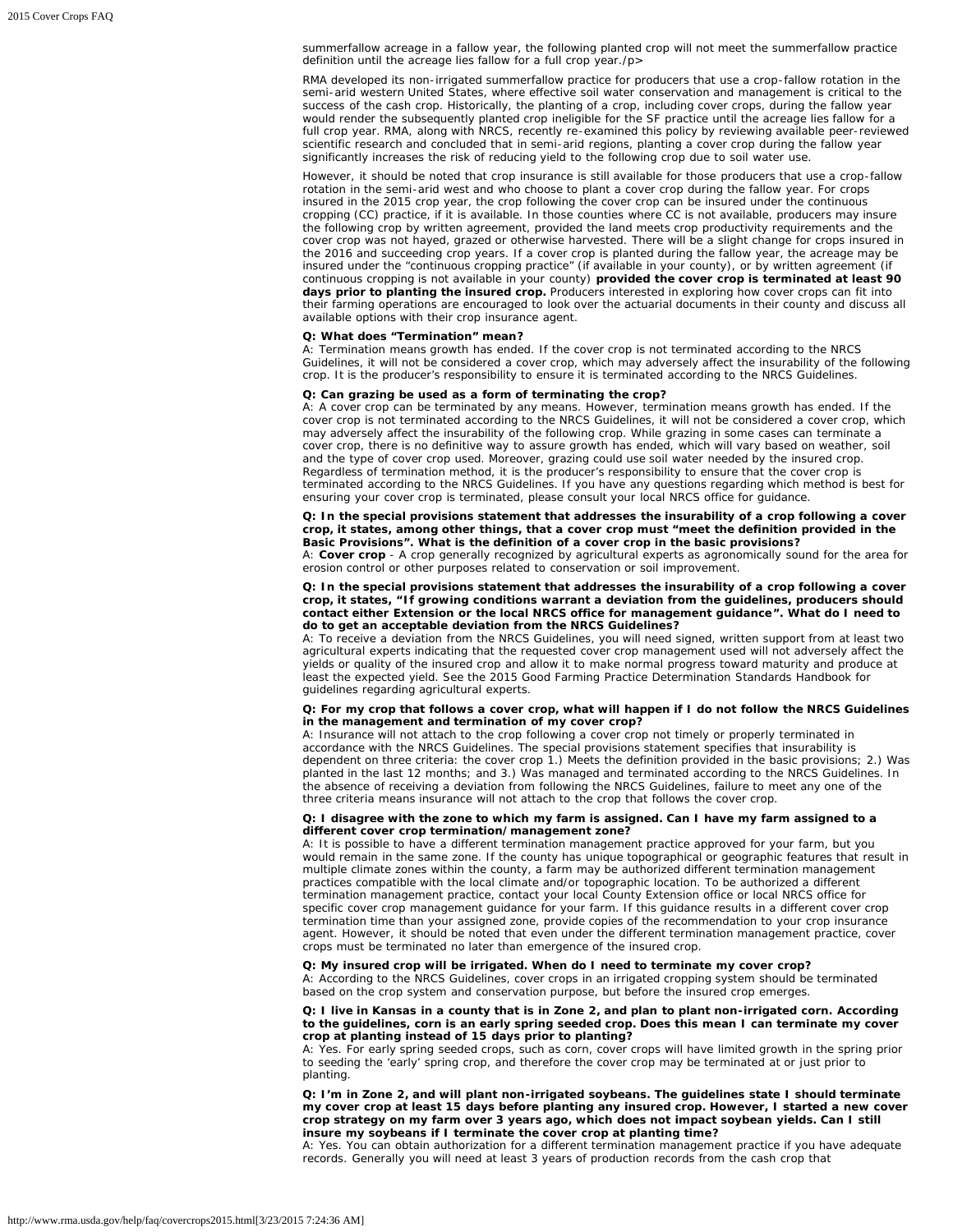demonstrates the yield is not impacted by a later cover crop termination and you have written support of the later termination from two approved agricultural experts (see the [2015 Good Farming Practice](http://www.rma.usda.gov/handbooks/14000/) [Determination Standards Handbook](http://www.rma.usda.gov/handbooks/14000/) for guidelines regarding agricultural experts). However, it should be noted that even under an approved different termination management practice, cover crops must be terminated no later than crop emergence, unless planted as a protective cover for a wind erosion susceptible crop (See Additional Cover Crop Termination Considerations #9, and a question and answer below).

# **Q: My farm is in a Zone 4 county, and I will plant non-irrigated soybeans. There are two nonirrigated crop insurance practices available in this county – FAC (i.e. Following Another Crop) and NFAC (i.e. Not Following Another Crop). If I do not follow the NRCS Guidelines in the management and termination of my cover crop, will my soybeans be considered FAC?**

A: No. If you did not follow the NRCS Guidelines, your soybeans will not be insurable. The special provisions statement specifies that insurability is dependent on three criteria: the cover crop 1.) Meets the definition provided in the basic provisions; 2.) Was planted in the last 12 months; and 3.) Was managed and terminated according to the NRCS Guidelines. In the absence of receiving a deviation from following the NRCS Guidelines, failure to meet any one of the three criteria means insurance will not attach to the crop that follows the cover crop. Also, for RMA purposes a cover crop is not considered a "crop".

# **Q: I was prevented from planting my insured crop, and I would like to establish a cover crop on the prevented planted acreage. My crop insurance agent explained that the NRCS Guidelines will not apply to this cover crop, and I need to be cognizant of the haying and grazing restrictions. Why is that?**

A: The NRCS Guidelines are applicable in determining the insurability of a crop that follows a cover crop. According to the special provisions statement in the actuarial documents, insurance shall attach to the crop following a cover crop if the cover crop 1.) Meets the definition provided in the basic provisions; 2.) Was planted in the last 12 months; and 3.) Was managed and terminated according to the NRCS Guidelines.

Once the insurability criteria in the special provisions statement has been established, the crop is insurable. For cover crops that follow a prevented planting determination on an insurable crop, rules and regulations in the Prevented Planting Loss Adjustment Standards Handbook will apply. Generally, once you receive a prevented planting payment you can later plant a cover crop on the prevented planting acreage but you cannot hay or graze that cover crop before November 1, (and cannot otherwise harvest anytime), or you will impact your prevented planting payment.

## **Q: I was prevented from planting my insured crop, and the prevented planting was not caused by the cover crop. I would like to establish a new cover crop to replace the terminated cover crop after the later of the final planting date or the late planting period (when applicable). Do I still qualify for full prevented planting coverage for my insured crop?**

A: It depends. If the new cover crop (the one planted on prevented planting acreage) is not hayed or grazed prior to November 1, or is not otherwise harvested at any time, the full prevented planting payment may be available. The rules and regulations associated with haying, grazing and harvesting of cover crops planted on prevented planted acreage are specified in the Prevented Planting Loss Adjustment Standards Handbook.

# **Q: Can I graze or harvest hay or silage from my cover crop prior to termination?**

A: For the 2015 crop year, cover crops may be grazed or harvested as hay or silage, unless prohibited by RMA crop insurance policy provisions. Cover crops cannot be otherwise harvested, such as for grain or seed, etc.

**Q: My farm is in Zone 2 and I will be planting non-irrigated soybeans. I plan to terminate my cover crop 15 days prior to planting. However, the weather and planting conditions this spring allows earlier than normal planting. I terminated the cover crop 5 days ago, but seedbed conditions and temperatures are right to plant now. Can I plant after 5 days, or must I wait 15 days?**

A: In this case, with favorable weather and soil conditions, the good farming practice would be to plant under the ideal planting conditions. It is not necessary to wait 15 days. However, for crop insurance purposes, you must document the weather and soil conditions that support the earlier than normal planting conditions.

## **Q: My fields and the crops I planted are susceptible to wind erosion abrasion. My typical practice is to plant a cover crop of spring oats prior to or during planting of my insured susceptible crop. I then terminate the oat cover crop once the insured susceptible crop is established and the soil is protected from wind erosion. This does not fit any of the cover crop management zones. Can I insure my crop?**

A: Yes. Seasonal covers that were installed under the NRCS Practice Code 603 – Herbaceous Wind Barriers are a special consideration within the cover crop termination guidelines to allow growing a protective cover crop during the establishment of a wind erosion susceptible crop, which would be considered a good farming practice. For crop insurance purposes, you must have documentation that the season covers were installed to protect the planted crop from wind erosion.

# **Q: Will over-seeding/interseeding a conservation cover crop into an insured grain crop affect insurability?**

A: No. As long as the cover crop is seeded near physiological maturity of the insured crop and the practice does not interfere with harvest of the insured crop. If there was any damage caused by over-seeding the cover crop (although unlikely), uninsured cause of loss appraisals would be applied to the insured crop.

# **Q: Will interplanting a conservation cover crop into an insured grain crop affect insurability?**

A: No. Unless prohibited by your crop insurance policy or crop provision. If the cover crop and a cash crop are planted in a way that permits separate agronomic maintenance or management, then RMA may insure the cash crop. However, RMA will not insure the cash crop if the cover crop that is interplanted into a cash crop interferes with the agronomic management and the harvest of the cash crop.

**Q: I grow non-irrigated winter wheat in a wheat-fallow rotation in eastern Colorado. In the past, I have insured my wheat under the summerfallow practice. The fallow year of my rotation was the 2014 crop year. My next wheat crop will be in the 2015 crop year. According to the actuarial documents in my county, if I planted a cover crop in the 2014 crop year, my 2015 wheat will not qualify for the SF practice. Can I still obtain insurance for my 2015 wheat crop?** A: If you farm in a county that also has a non-irrigated continuous cropping (CC) practice, your 2015 wheat crop can be insured as CC, provided all other provisions of that practice are satisfied.

If you farm in a county where the only non-irrigated practice is the summerfallow practice, you may obtain insurance on your 2015 wheat via written agreement (WA) provided the cover crop meets the criteria outlined in the special provisions of your county, and the cover crop is not hayed, grazed or otherwise